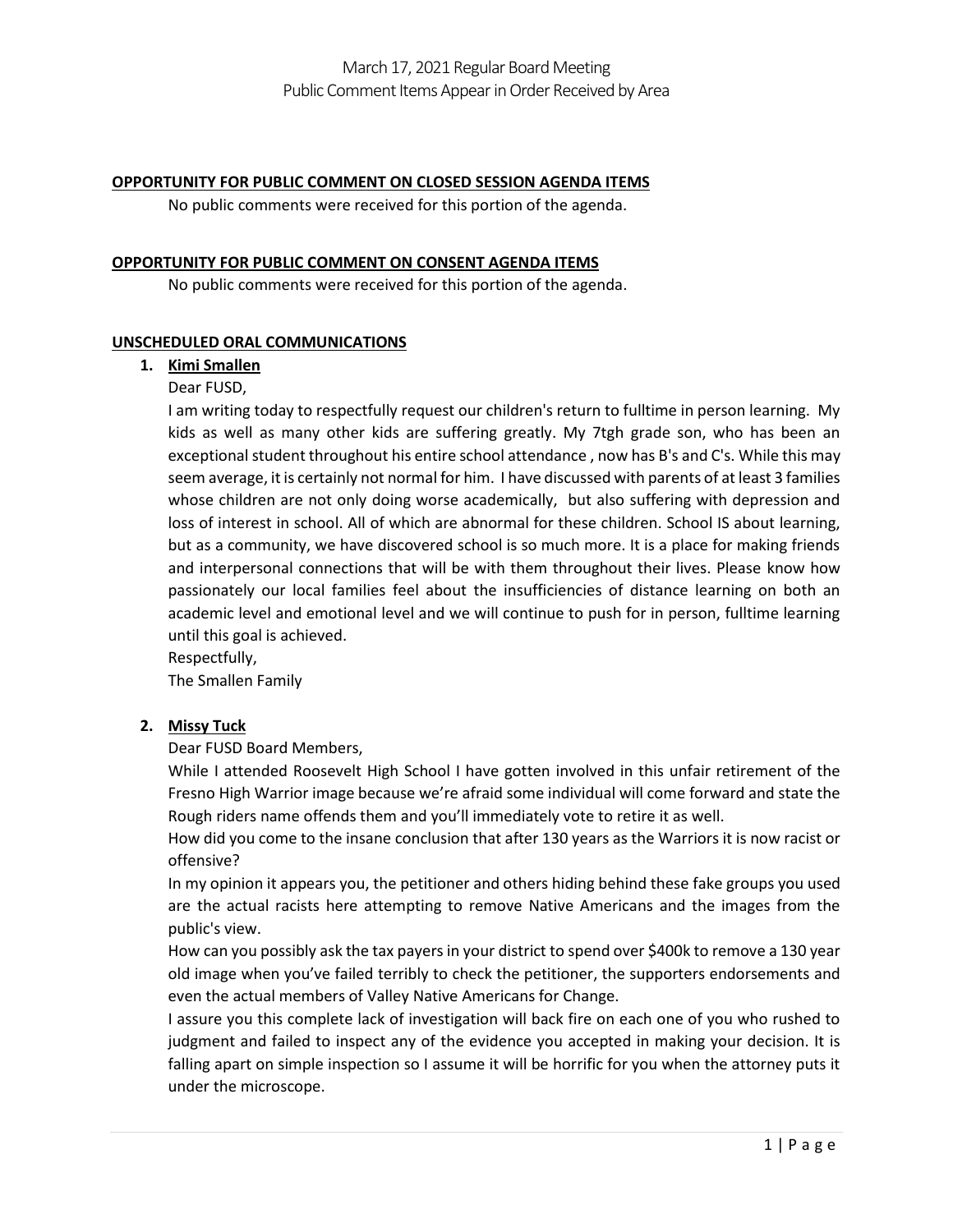This movement is gaining momentum and may ultimately be your undoing. Many of my friends from Roosevelt are joining the fight and I'm aware other schools alumni are jumping onboard as well.

I would recommend you rescind your votes and hold a stakeholders referendum **(250-word limit reached)**

## **3. Ryan Griffith**

Board Members & Dr. Nelson:

As you must be aware over 20 public comments from identifiable individuals were submitted to this board since Saturday March 6, 2021 to be read at the board meeting today. These public comments relate to keeping Fresno High School's mascot. I anticipate far more letters and public comment to be received in the coming weeks.

I want to ensure these public comments are read and acknowledged at the Board Meeting tonight in compliance with the Brown Act. Therefore, I have attached a letter to ensure compliance with the Brown Act.

Thanks for your time and let me know if you have any questions.

Ryan Griffith, Esq. Ryan Griffith Law, P.C. 1566 35th Avenue San Francisco, California 94122 (510) 564-8552 rgriffith@rgriffithlawpc.com www.rgriffithlawpc.com

## **4. Josette Losurdo**

Fresno Unified Board Members,

I believe the Native American image that has been Fresno High's logo for over 130 years is an image of pride and that your vote was unfair, as you did not hear from both sides of the issue.

I attended Fresno High from fall of 1975 and graduated in 1978, I have siblings who attended from fall of 1962 through 1971, and we never thought the image was disrespectful.

Your decision needs to be reversed and the \$400K to \$1 million dollars of tax payer money should be spent on improving the test scores of the students in the Fresno Unified school district and to set up curriculum to teach the kids the history of the Native Americans.

The so-called "social justice" group and the teachers who teach it, need to teach acceptance and not hate. This group needs new leadership or disband from the school.

Josette Losurdo

Class of 1978

## **5. Tiffany Hurst**

### Dear Trustees,

I am writing to you in regards to your decision to remove our 131 year old tradition. The manner in which it was voted on was completely misleading and just plain wrong.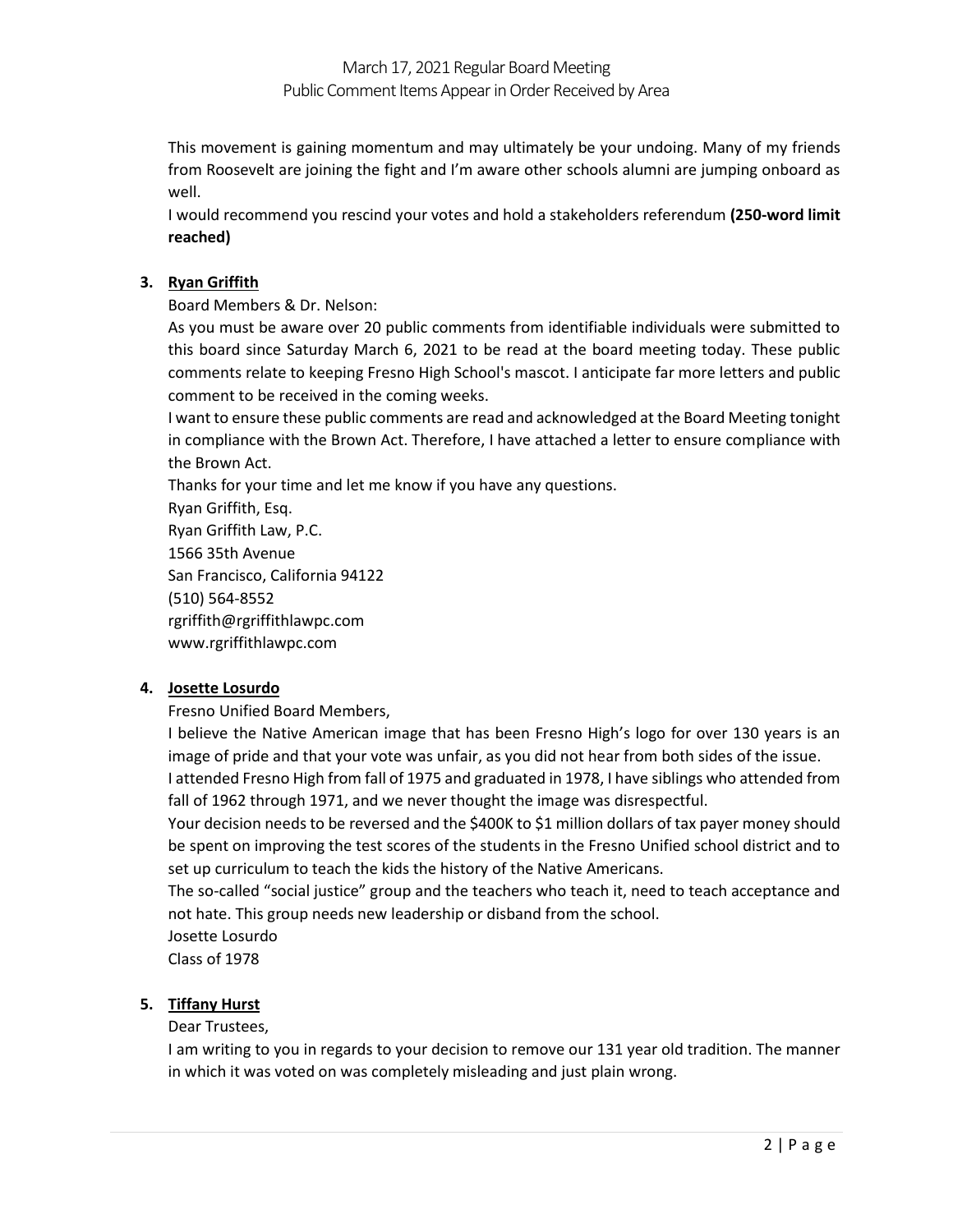# March 17, 2021 Regular Board Meeting Public Comment Items Appear in Order Received by Area

I am a Warrior, a proud Fresno High School Warrior Alumni. Ever since I was a child I wanted to be a Warrior. I used to attend football games and see that Warrior image and think to myself, "I will honor that Warrior and wear it with pride someday." And I did and still do today. I graduated from FHS in 1998 and while at FHS I was very invovled with student government, played sports and was a cheerleader. I was completely consumed with Warrior Pride. Still to this day I am full of Warrior Pride. That image is more than just an image. That image is a symbol of courage, honor and strength. It is in no way racist or degrading.

As a former student, I feel that our voices have not been heard. Our comments and protest against the change was over looked completely. And to find out later it wasn't even the Native Americans protesting and advocating for this change is disheartening. You are dishonoring our 131 year old tradition. FHS is known for our traditions. Traditions are what makes us who we are and you are trying to take that away from us.

I my opinion there are plenty of other things the district can focus on than this. Spending more than **(250-word limit reached)**

### **6. Raymond Hernandez**

To FUSD,

I am a FHS Alumni class of 1978; for over 100 years the Warrior Mascot has been one of the Valley's most identifiable Icon figures.

To take it away will be like erasing history; please reconsider your stand. Thank you

### **7. Natasha Uhlik-Slebiss**

Dear Board Members and Dr Nelson;

As a 1978 graduate of Fresno High School, I am very concerned with the topic of having the Fresno High School Mascot replaced/removed.

The timing of this decision seems rather poor. As our country is struggling with a pandemic, an entity steps forward to take away a precious part of our history in hopes that it will go unnoticed. I noticed, as did many others.

Shame on you the Board members who failed to hear the voices of all those who do not support the removal of the Fresno High Warrior mascot.

I vote, I pay taxes, I live in Fresno County and I pay attention.

Sincerely;

Natasha Uhlik Slebiss, RDN

### **8. John Crawford**

Dear FUSD Trustee Board,

My name is John Crawford. I am a Fresno High School Alumnus from the Class of 1989. My class was the 100thgraduating class of FHS Warriors! We were/are VERY proud of that-so much so that the large FHS stone plaque at the entry to Fresno High School was our gift to the school and our posterity.

I, like tens/hundreds of thousands of other people in the past 132 years, have wandered the halls and grounds of Fresno High with great pride in the fact that I am a Fresno High School WARRIOR!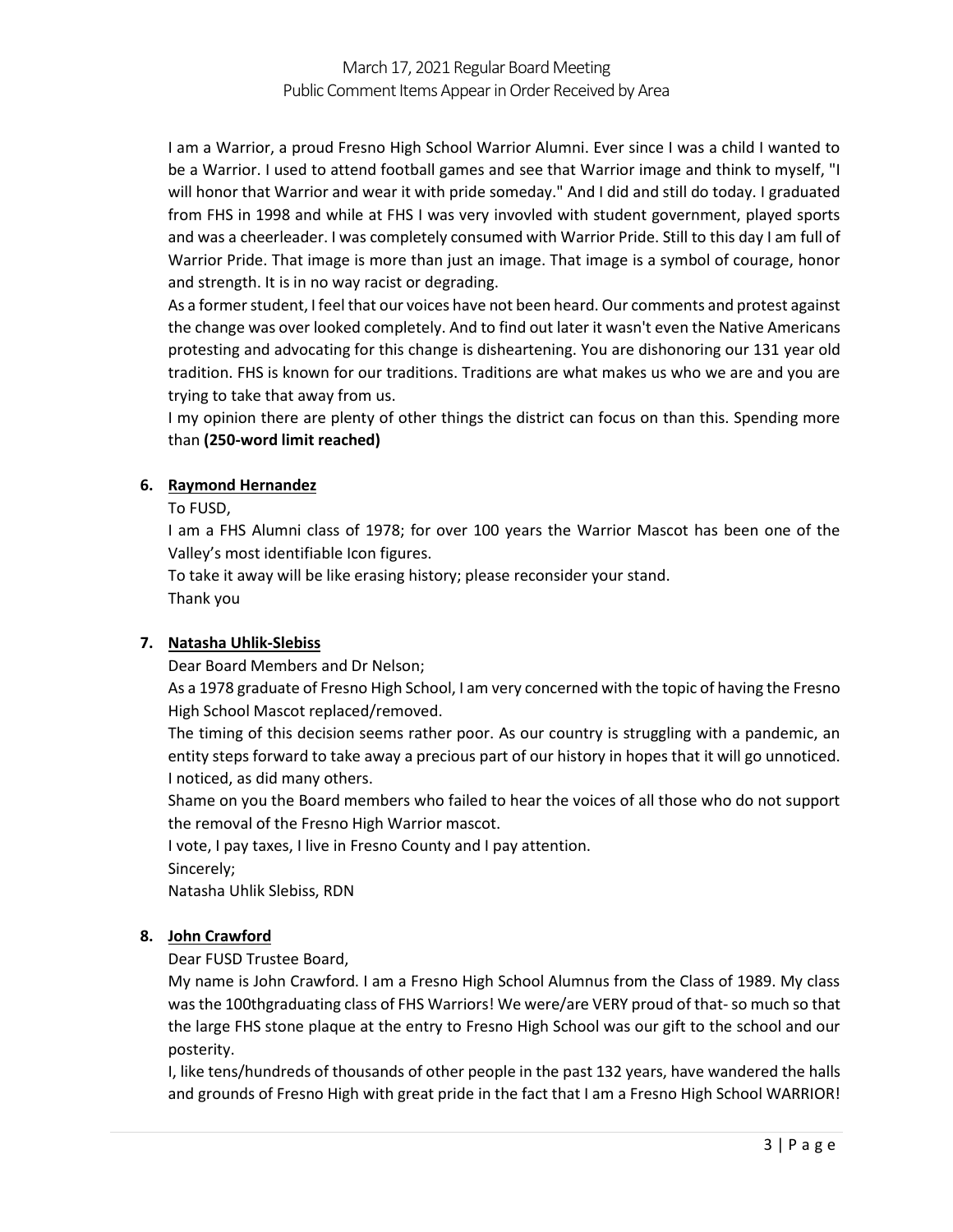Being of part Native American descent, this was an even greater source of pride to me- I am also Scottish, and I feel a great source of joy in seeing the McLane Highlanders and their mascot!! You see, it's not derogatory or demeaning to celebrate our history by honoring the images, logos, and cultures of the people who helped weave the fabric of what has become the United States of America! You won't hear about people getting offended over a Scot in a kilt because it's celebrated in the Scottish people, much the same as the image of a great Native warrior is celebrated by those of us who are of Native blood.

Now we are being told that it doesn't matter what 131 years of tradition and values has reaped because YOU are hell-bent on destroying our history and legacy due to a TINY, EXTREMELY VOCAL individual(s) who is offended that we **(250-word limit reached)**

### **9. John Flores**

My name is John Flores and I would like to begin first by thanking the Fresno Unified School District Board of Trustees for their attention to this matter. If I can give a little history about myself, I was born and raised in Fresno, attending Fresno schools, and graduating from Fresno High School in 1977. While at Fresno High, I was involved in the music department and served as drum major for the Fresno High Marching Warrior Band my senior year and also served as a member of the Fresno High Senate. I am a graduate of California State University, Fresno, and currently work as a Vice-President of Operations for an agricultural lending corporation in Fresno.

As you can see, Fresno is my life and has always been. With the exception of a couple of years in another state, it is where my wife and I have spent over 40 years together and where we raised our two daughters. In fact, my daughter served as the girls' water polo coach at Fresno High a few seasons ago while in college at Fresno State. Fresno High takes on a special meaning to many of us who have attended there throughout the years. We take special pride to be part of an alumni group that has existed for over 130 years, having shared title of "alumnus" with many famous Fresno High graduates. Many of us continue to get together regularly and, in fact, a group meets every Saturday for coffee across the **(250-word limit reached)**

### **10. Dan Shay**

Hi,

As a graduate of Fresno High School, I am shocked and appalled at the thought of removing the Native American Warrior image. What are you people thinking? Why are you wasting our tax dollars? I haven't met a Native American yet who has a problem with the image.

Our mascot is a part of history, not only personally but as part of Fresno's history as well. It is bad enough that they have been changing the written history, adding falsehoods and removing facts. My family has a history in California pre-dating California becoming a State. One of my grandmothers also attended Fresno High School and was a proud Warrior.

Please do not remove the Native American image. It pays respect to our own Native American's in this area.

Thank you for your time and dedication, Daniel A. Shay FHS Class of 1973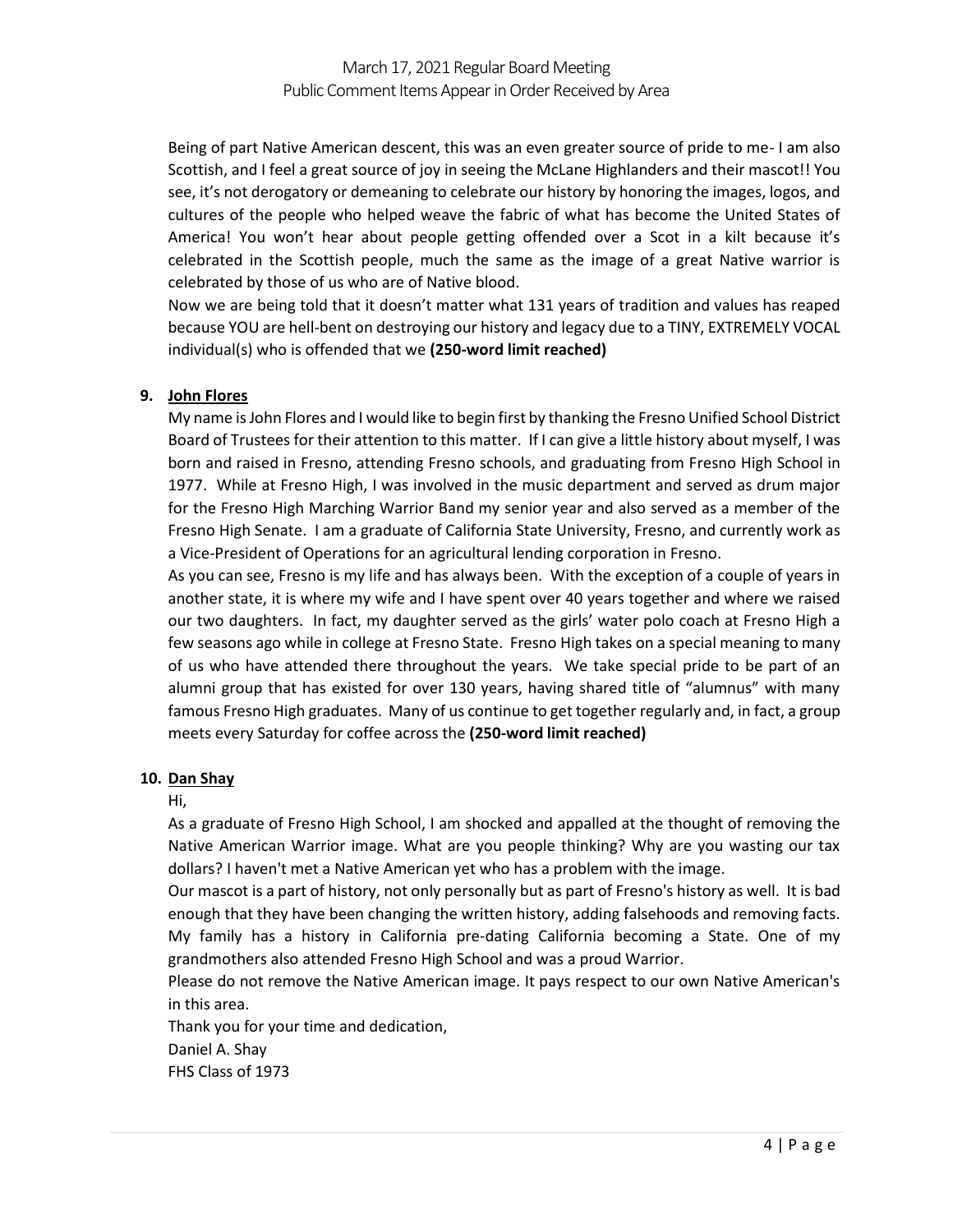### **11. Gary Nakagawa**

Dear FUSD Trustees.

Please rescind your ridiculously, politically, and motivated racist decision to remove the FHS Warrior Image! Why after 131 years are you taking this position? Are you part of the "woke" and "cancel culture"? Because you are acting like it! There are now 623 members in our FB group called: "SUPPORTERS FOR RETAINING THE FRESNO HIGH WARRIOR IMAGE". While there are some in our group that have not written to you, they would not have joined this group, if they did not believe in this cause. Do you have over 623 individuals wanting the removal of our dear Fresno High Warrior Image? We also have the backing and support of retaining this image by "NAGA" AKA Native American Guardian Association. You made this decision without listening to our side and it shows your bias and did this knowingly. Where is the fairness in this process of removal? Answer, there was no fairness period. For a bunch of educated Trustee's, you are acting like political hacks. Rescind this decision immediately!

Gary Nakagawa

Class of 1971

Proud to be a "Warrior with our NA Image"

### **12. Chris Alderson**

Hello All,

I am writing to urge you to vote against removing the Warrior mascot from Fresno High School. As a second generation graduate of Fresno High, the Warrior mascot carries significant importance to my family and I. While I can understand the derogatory meaning of a "redskin" mascot or other demeaning mascots, the image of the Warrior symbolizes to me and others: pride, honor and respect. It has significant meaning to many in our community and serves as a historical image that has served the Fresno community proud. I would hope you consider the true definition of a warrior when you consider this. Many of us in the Fresno High district were engaged in struggle and conflict as we went through high school. The warrior image gave us hope and the ability to be a warrior through our daily lives.

Definition of warrior: a person engaged or experienced in warfare broadly : a person engaged in some struggle or conflict

Thank you, Chris Alderson

Class of 1991

### **13. Cecilia Patino Funk**

FUSD Trustees-

According to a Washington Post poll of Native Americans, more than 90% responded they were in favor of Native American imagery and names being used. They did not consider them derogatory and in fact see them as reminders of their proud ancestry. FUSD's nondiscrimination policy prohibits derogatory images and also references a very long list of citations that support your policy. FUSD has determined that the Fresno High School Warrior image is derogatory. By what definition? Please share with our community which of the referenced citations in the policy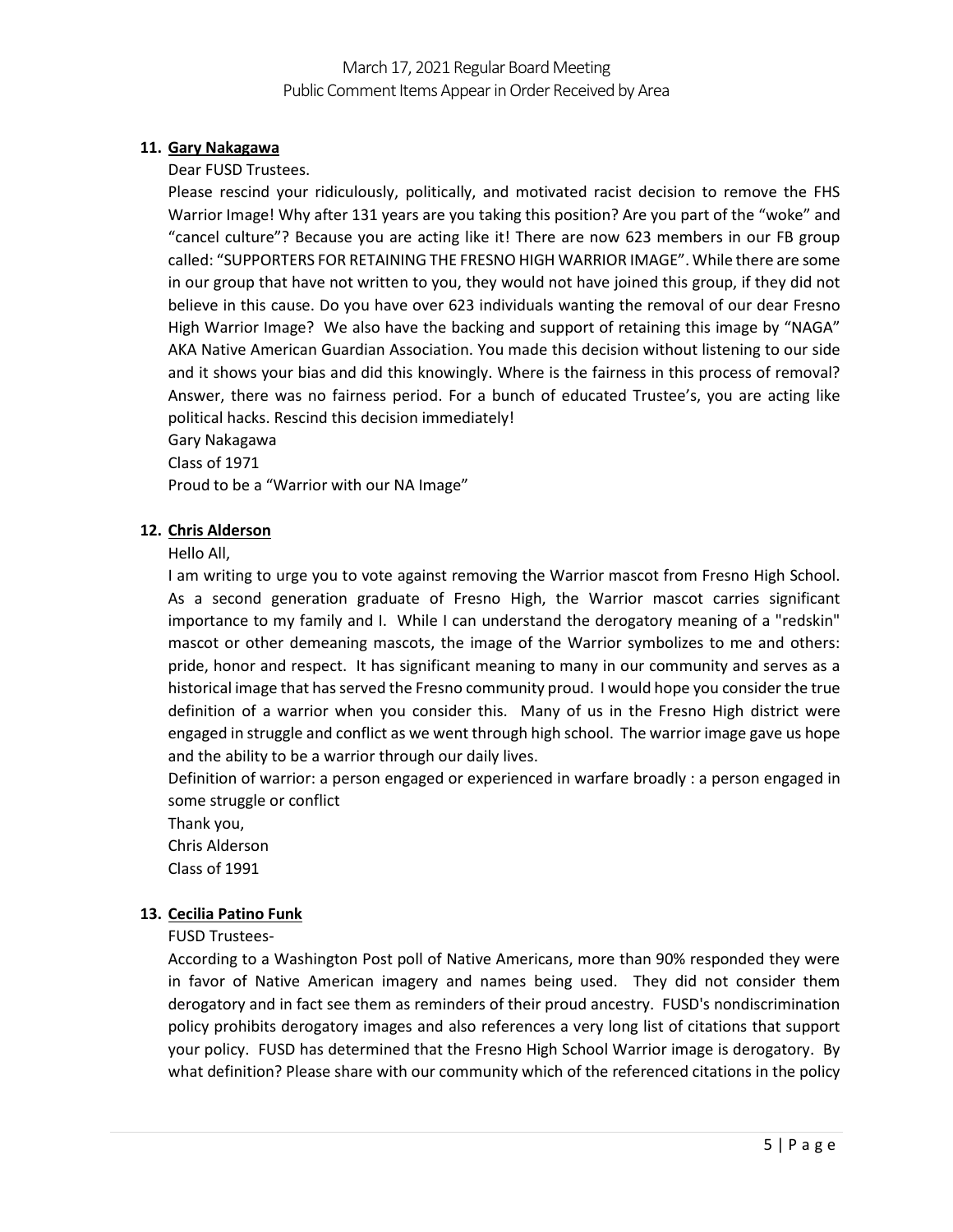calls for removing a globally recognized, historic image of a distinct and well respected North American.

Native Americans embrace all races as it is known they have historically bestowed the honor and title of Warrior to those who have demonstrated courage and bravery, traits they embody. It is an ethos that transcends race and culture. To remove the Warrior Native American image is a disgrace to Warriors that have walked before us and a form of racism to all now.

You must rescind your decision to remove the image so that true equality is shown to all those who identify as a Warrior. If not, you must hold a stakeholder referendum that permits a fair and transparent debate.

Cecilia Patino Funk Class of 1979

## **14. Lori Pastre'**

Dear Trustees:

I respectfully request that you rescind the decision to remove the FHS Warrior imagery.

- The Warrior is a historical and iconic image that is currently, and always will be, a proud representation of Fresno High for the entire community, the alumni, as well as the current faculty and students.
- As reported by NAGA (Native American Guardian Association), approximately 85-90% of Native Americans polled were in full support of utilizing Native American imagery as recognition of their heritage for sports and other public platforms. Educate not eradicate.
- An overwhelming majority of FHS alumni are proud of the Warrior image and wish to have it retained.
- The financial impact to eradicate the Warrior image is estimated at a cost of at least \$400,000, and more than likely expected to reach nearly \$1 million.

It is critical in a highly sensitive matter such as this that the entirety of the situation be evaluated in a thorough manner. It is apparent that the appropriate research was not done prior to the Board's decision to remove the Warrior imagery. A democratic society is one in which the majority voice prevails; we cannot afford to allow a small group of radical individuals attempt to dictate what is in the best interest of all those affected. Please allow for a stakeholder's referendum to afford everyone an equal opportunity to express themselves and allow their voices to be heard.

Respectfully Submitted, Lori A. Pastre' Native American FHS Alumni, 1981

### **15. Elizabeth Potter**

Hello, I'm writing you today in hopes that you and your colleagues will do the right thing and open schools back up, full time, RIGHT NOW, to everyone who wants to go back. I have 5 Elementary school age kids that have been forced into a distance learning program that was only supposed to last two weeks. It's been a year and the talk of opening back up isn't good enough, it's actually insulting at this point. It seems that the only parents and students with a voice that's being heard, are those that want to stay home wrapped up in their fear. Meanwhile, the rest of us (the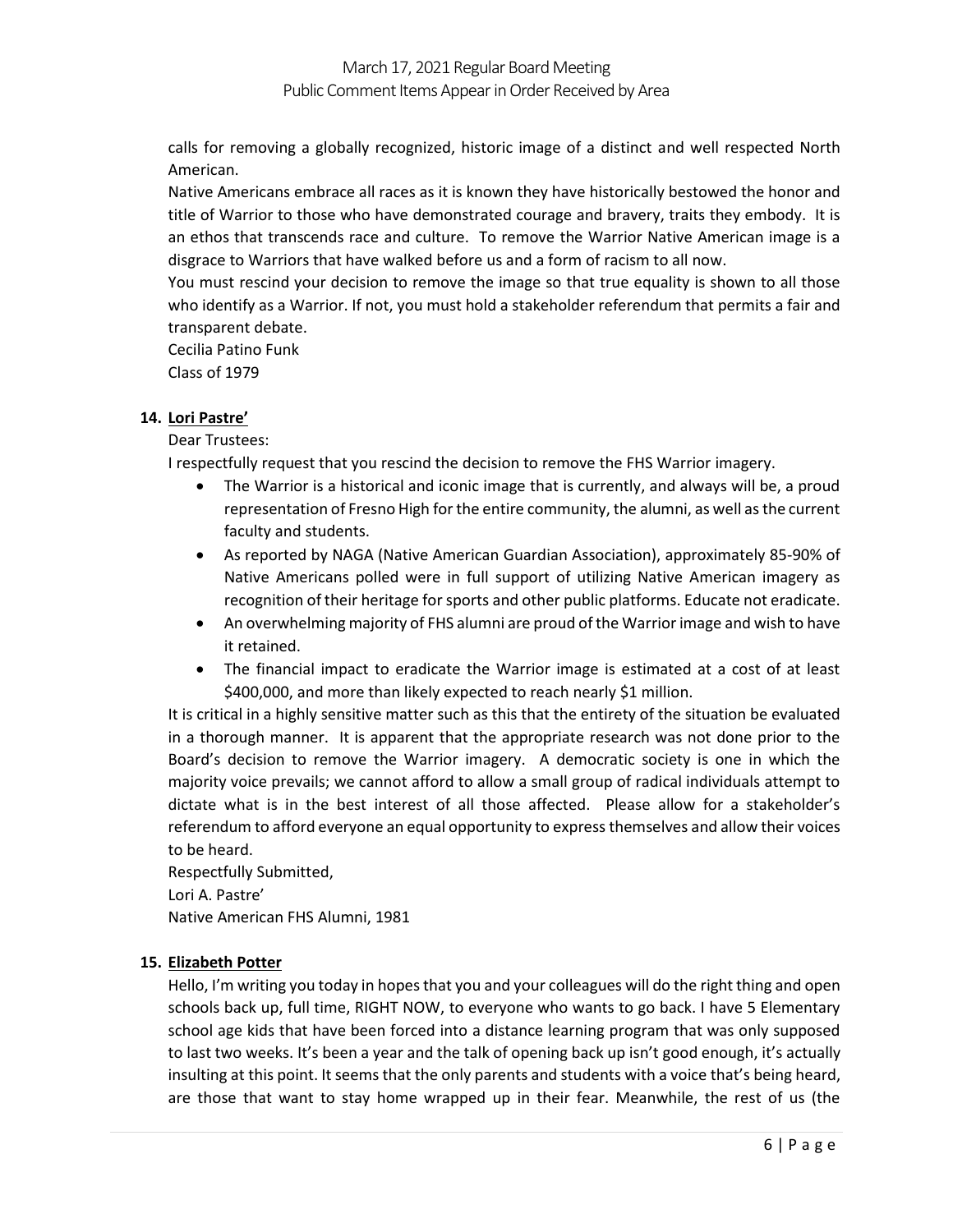majority) are forced to face the reality that our children are suffering in order to keep those that you've already given the choice to stay home if they want to stay home, at home where they already are! It makes no sense. Either open the schools to those who need and want to be there, or stop talking out of your a\*\* about it.

Sincerely, A fed up parent.

### **16. Debra Rodriguez**

To the Board Members of FUSD,

Please vote against and not for the changing of the Fresno High School's Warrior image. I along with my three siblings andall of my classmates are Warrior Strong. I usually do not get involved and I usually stay silent, but this is too important for me to keep silent about. A lot of my warrior classmates still gather around the front of Fresno High every Saturday morning, rain or shine. We all embrace being a Warrior.

The image is an image of a strong proud Warrior. There is no prejudice or discrimination attached to it. Only those that are trying to get you to change it are the ones that are causing trouble. Please do not waste any more tax dollars on this.

I am and will always be a proud Fresno High Warrior. Class of '79!

Thanks for your time,

Debbie Rodriguez

## **17. Cheri Perry**

I am the parent of 2 students that attend FUSD schools - 2nd grade & 7th grade.

We have been told as parents by Superintendent Nelson that the FUSD School Board is our avenue to voice our concerns, questions, and to partner with the school district. Mr. Nelson has advised that he is "partnering" with parents by using feedback from the FUSD School Board to be our voice.

The FUSD School Board has had closed meetings for months. Parents have not been able to openly participate in school board meetings. Many parents, including myself, have reached out to the School Board and sent letters to asl questions, asked for you to advocate for parents and students to open schools, to and to ask to be provided the opportunity to share our concerns. Emails and voicemails are not an effective method for parents and students to communicate with the board.

Please answer why you are not holding open board meetings and allowing parents to speak openly, as was previously available prior to the Governor shutting down our state last year. Parents and students are frustrated and tired of feeling unheard, marginalized, and having no one advocate on their behalf.

We are asking that you open school board meetings back up to public speaking so that parents and students may address the school board directly.

Thank you,

Cheri Perry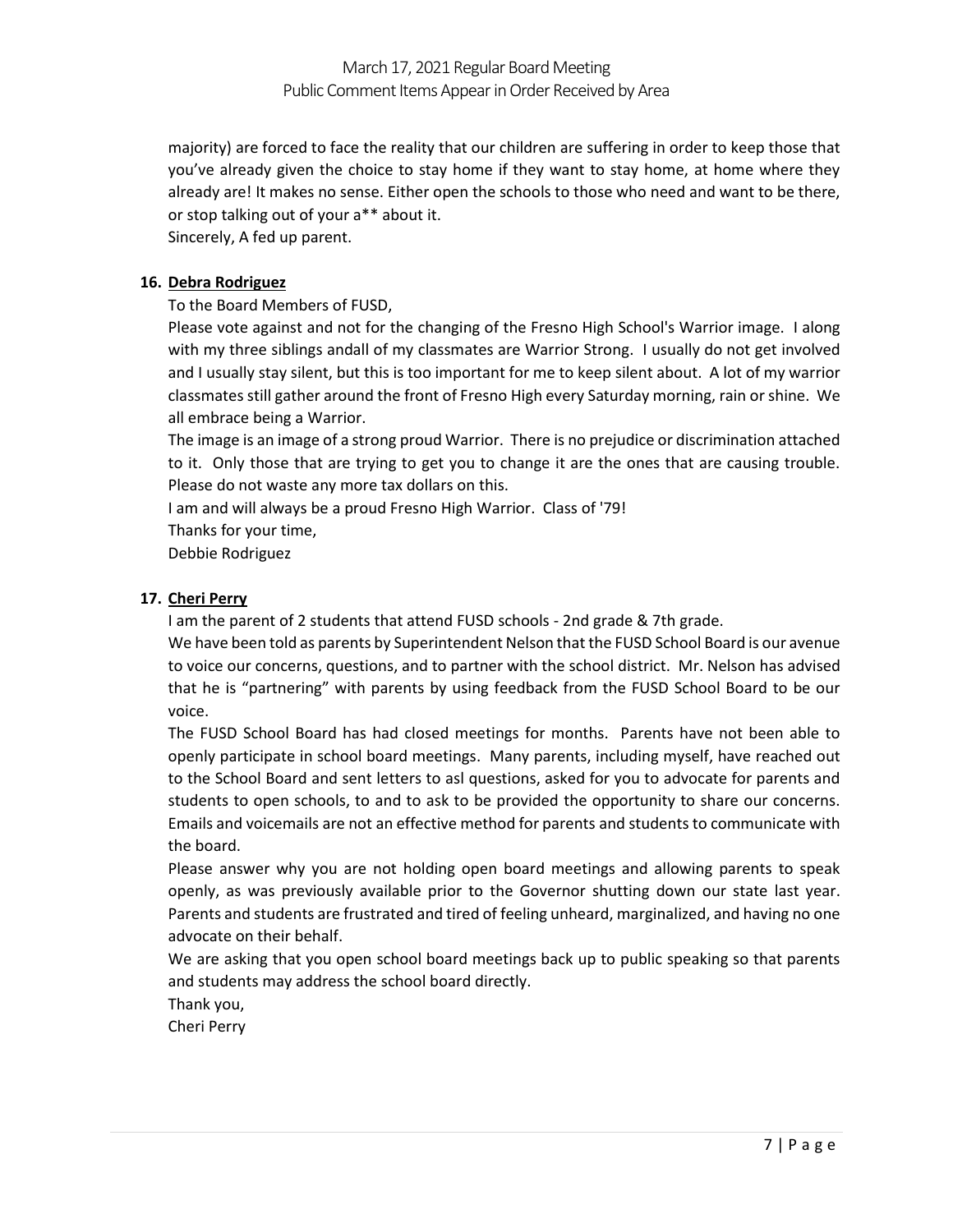### **18. Patty Lawrence**

#### To the Board of FUSD

I am requesting that you do not get rid of our Warrior Image of FHS. I am an Alumni, and Proud to be a Warrior and the image to me is to HONOR and show RESPECT to the Native Americans. Their Heritage is extremely a major part of our California History, and we honor them with the Warrior Image. It was chosen for those reasons and is not offensive or derogatory in any way. There are more issues to be resolved by getting the students back into school, so that they can socialize and get better learning instructions from their teachers. If private schools can have in person learning then public schools should get the same consideration. Leave our honored Warrior Image alone, for future generations.

Patty Lawrence (Smith) PROUD FHS WARRIOR CLASS of 1976

#### **19. Jennifer Paschal**

Is Fresno unified ready to adopt the 3 ft social distant guideline recently released by the CDC? I cannot understand how 2 days a week is sufficient in person education, especially when it's basically "zoom in a room" instruction. I have a kinder who has been in a cohort on Monday's which is now being canceled due to the fact that the teacher is not "volunteering" to teach the Monday cohort. Why is the inconsistent rules being allowed? How can teachers explaining traveling for leisure and not be forced to work from the classroom? This rollout of returning to the classroom is not only embarrassing it's unforgivable. I am a parent who is in favor of 100 perfect return to the classroom, also a parent who is in favor for the right to choose, please do right by our kids, this hypocrisy has gone on long enough.

-Jennifer Paschal

Bullard Region

### **20. Shaun R. Ardemagni**

#### Dear Board,

I write to you to request that the subject of the removal of the Warrior mascot be brought back to the table for further discussion. I find it very disheartening that the Board voted to remove our beloved mascot based, seemingly, on one man's outspoken protest, a man who did not even attend Fresno High School and cannot possibly know what it means to the alumni who did attend, and consider ourselves Warriors by our individual and collective experiences as Fresno High School students.

Please take the time necessary to reconsider your decision. Sincerely, Shaun R. Ardemagni

### **21. Mike Markarian**

#### Dear FUSD,

I am extremely concerned with the amount of money you are now stating it will take to change the Fresno High Warrior at Fresno High.